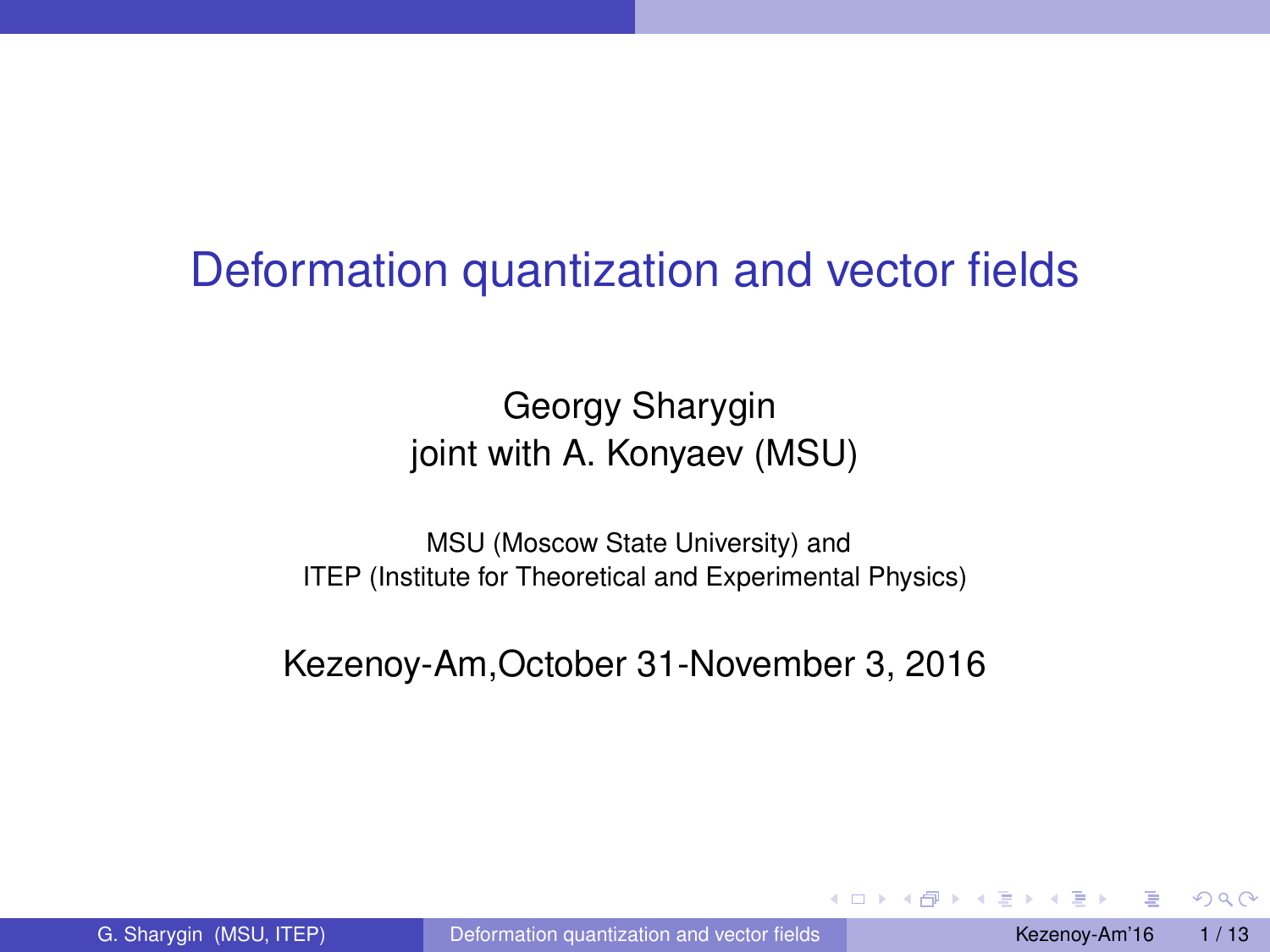Let  $(M, \pi)$  be a Poisson manifold, i.e.  $M$  — smooth closed manifold,  $\pi \in$  $\Lambda^2(TM)$  a bivector, such that

$$
[\pi,\pi]=0
$$

where [*,* ] denotes the Schouten bracket on *M*: the unique graded Lie bracket, verifying Leibniz rule and Jacobi identity and such coinciding with commutator on vector fields. In this case the bracket on *C* <sup>∞</sup>(*M*)

$$
\{f,g\}=\pi(df,dg)
$$

is Poisson bracket.

Examples:

- **D** Symplectic manifolds, e.g.  $\mathbb{R}^{2n}$  with standard structure
- $2^{\degree}$  *M* =  $g^*$ , and  $\pi$  Kirillov-Poisson structure, Poisson bracket given by

$$
\{f,g\}(\xi)=\xi([df,dg]).
$$

 $PQQ$ 

イロメス 何 メスミメス ミメーミ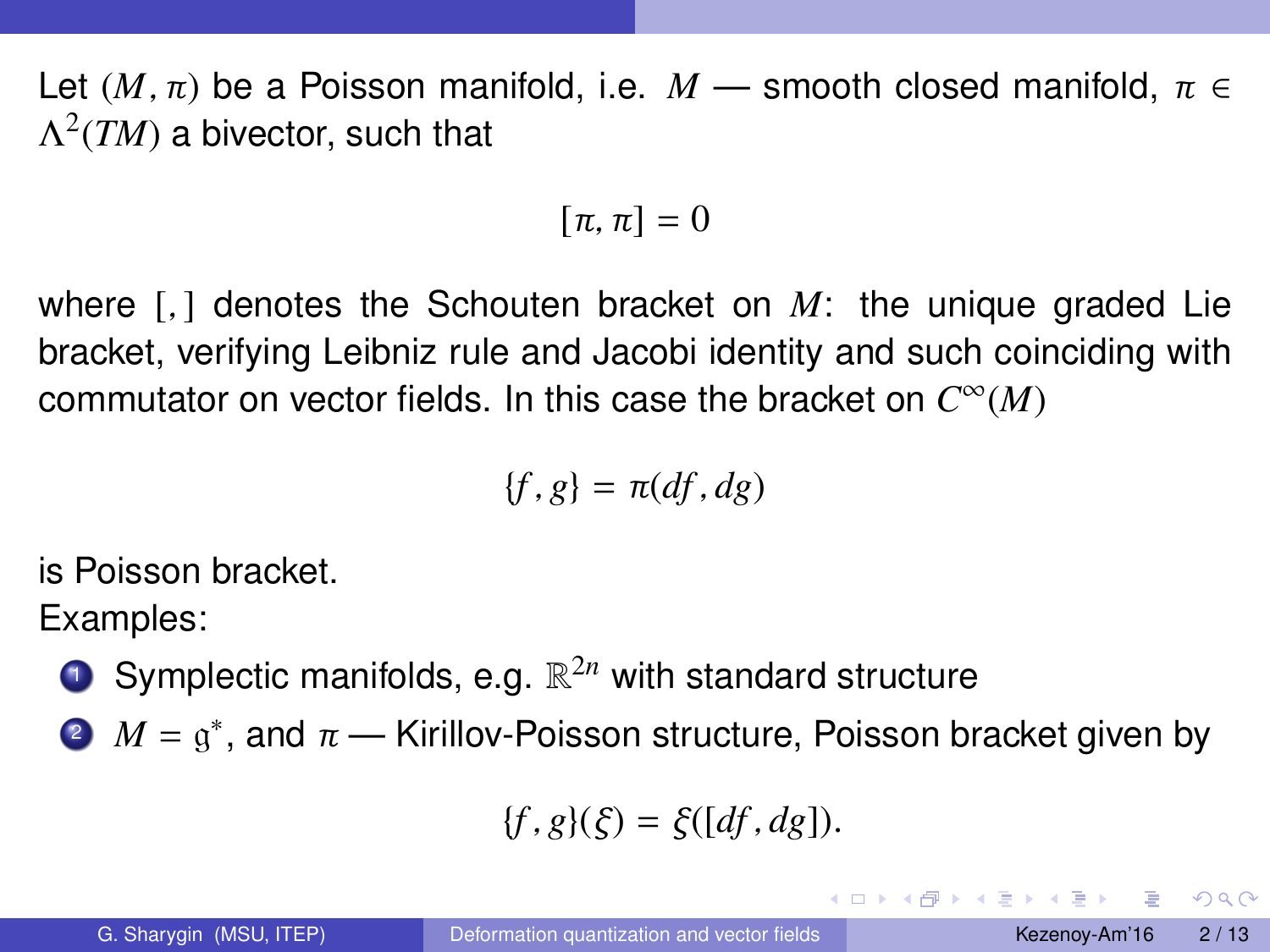Deformation quantization of Poisson manifold: a product on the formal power series

$$
f * g = fg + \frac{\hbar}{2} \{f, g\} + \sum_{n} \frac{\hbar^{n}}{2} B_{n}(f, g).
$$

Here  $f$  ,  $g \in C^{\infty}(M)$ ,  $\hbar$  — formal variable,  $B_k$  are suitable bidifferential operators and  $*$  is a  $\hbar$ -linear product in  $\mathcal{A} = C^{\infty}(M)[[\hbar]]$ . Example:  $M = \mathbb{R}^{2n}$ ,  $\pi = \pi^{ij} \partial_i \otimes \partial_j$ ,  $\pi^{ij} = const$ , we put

$$
f * g = \exp(\pi^{ij} \overleftrightarrow{\partial_i} \otimes \overrightarrow{\partial_j})(f \otimes g),
$$

the Moyal product.

Question (Flato): is it possible to find a continuation of the power series above for any Poisson structure?

 $\eta$ aa

イロメス 何 メスミメス ミメーミ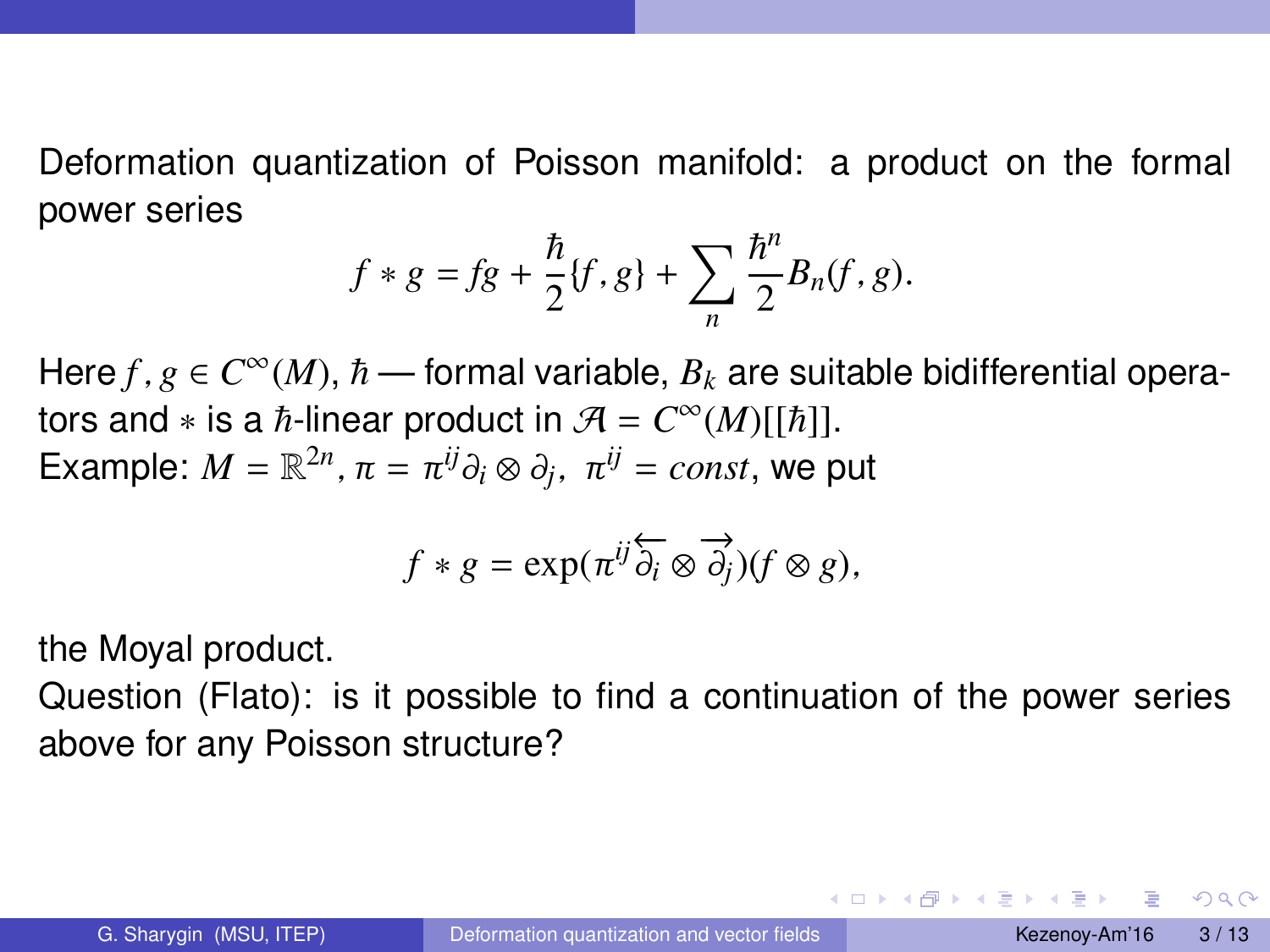Answer to this question: Yes!

A bit of history: first, in the beginning of 1980-ies this was proved by Gutt, Lecomt, de Wilde for symplectic manifolds, later, in the end of 80-ies another (easier and more explicit) construction was given by Fedosov; finally, in 1997 M.Kontsevich proved the general result. We shall discuss his construction later.

Now we are interested in the following question, related with the question: what other structures can be transferred from classical to quantized side? An important structure: integrable systems, i.e. commutative subalgebras (with respect to Poisson structure). Is it possible to extend them to commutative subalgebras in  $\mathcal{A}$ ? If yes, this is called "quantum integrable systems".

∢ ロ ▶ ィ母 ▶ ィ ヨ ▶ ィ ヨ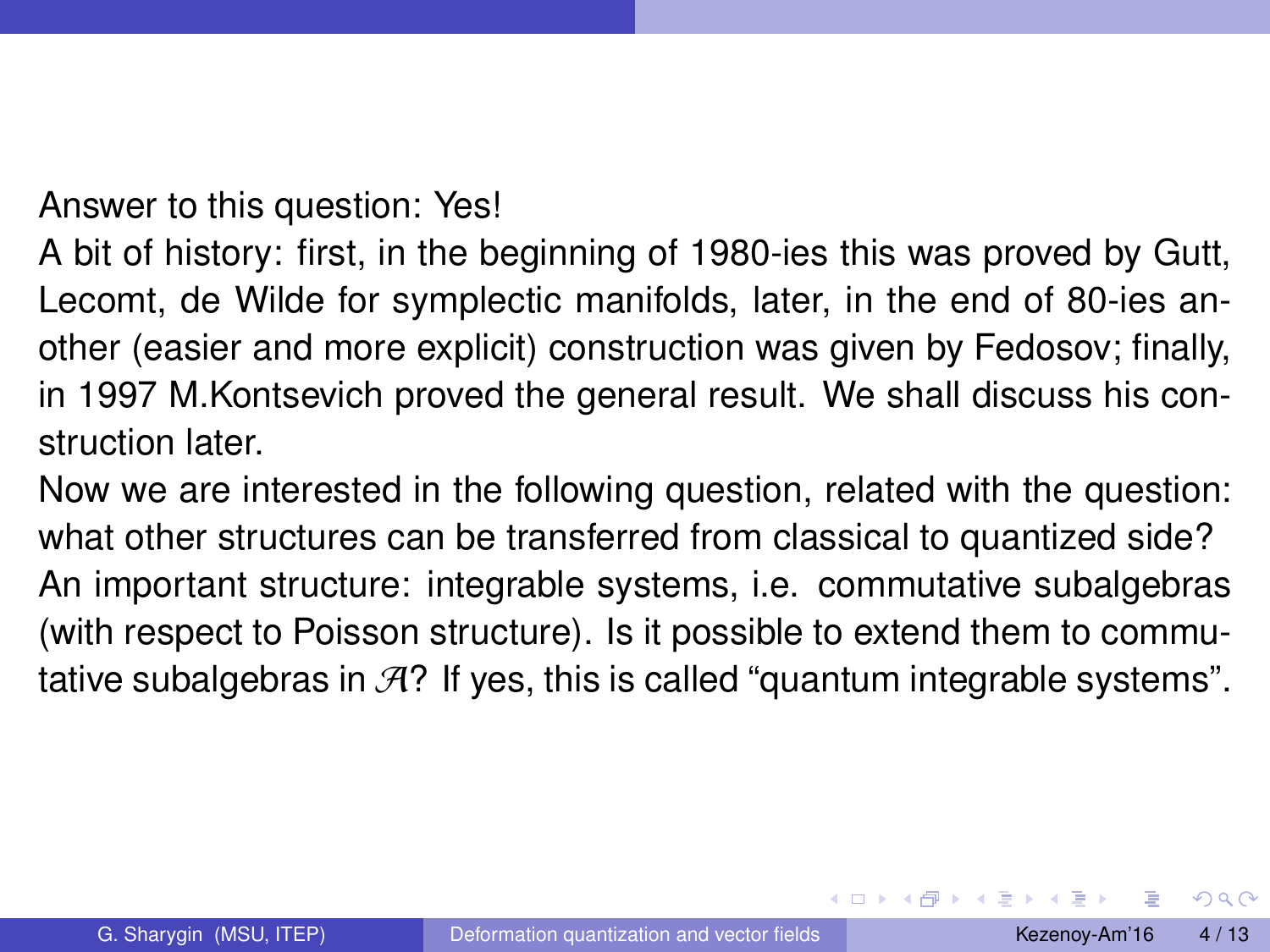In 2012 in a joint work with D. Talalaev we addressed this question. Let me briefly recall the results:

#### Theorem

Let *C* be a commutative subalgebra in the Poisson algebra on *M*; then there exists a sequence of characteristic classes in the Hochschild cohomology of *C* with coefficients in *C* <sup>∞</sup>(*M*), which vanish iff there exists an extension of *C* to a commutative subalgebra in A.

This series of obstructions is hard to compute. Sometimes we can facilitate the process:

## **Proposition**

Let  $C=\mathbb{R}[f_1,\ldots,f_k]$ . If the map  $M\to\mathbb{R}^k$  is regular submersion, then one can replace the obstructions above by classes in a Poisson cohomology  $\textit{complex of $\mathbb{R}^k$ with coefficients in $C^\infty(M)$: $CP^*=C^\infty(M)\otimes\Lambda^*\mathbb{R}^k$, with $p$-continuous.}$ differential

$$
d_{\pi}(f \otimes v) = \sum_{i} \{f_i, f\} \otimes e^i \wedge v.
$$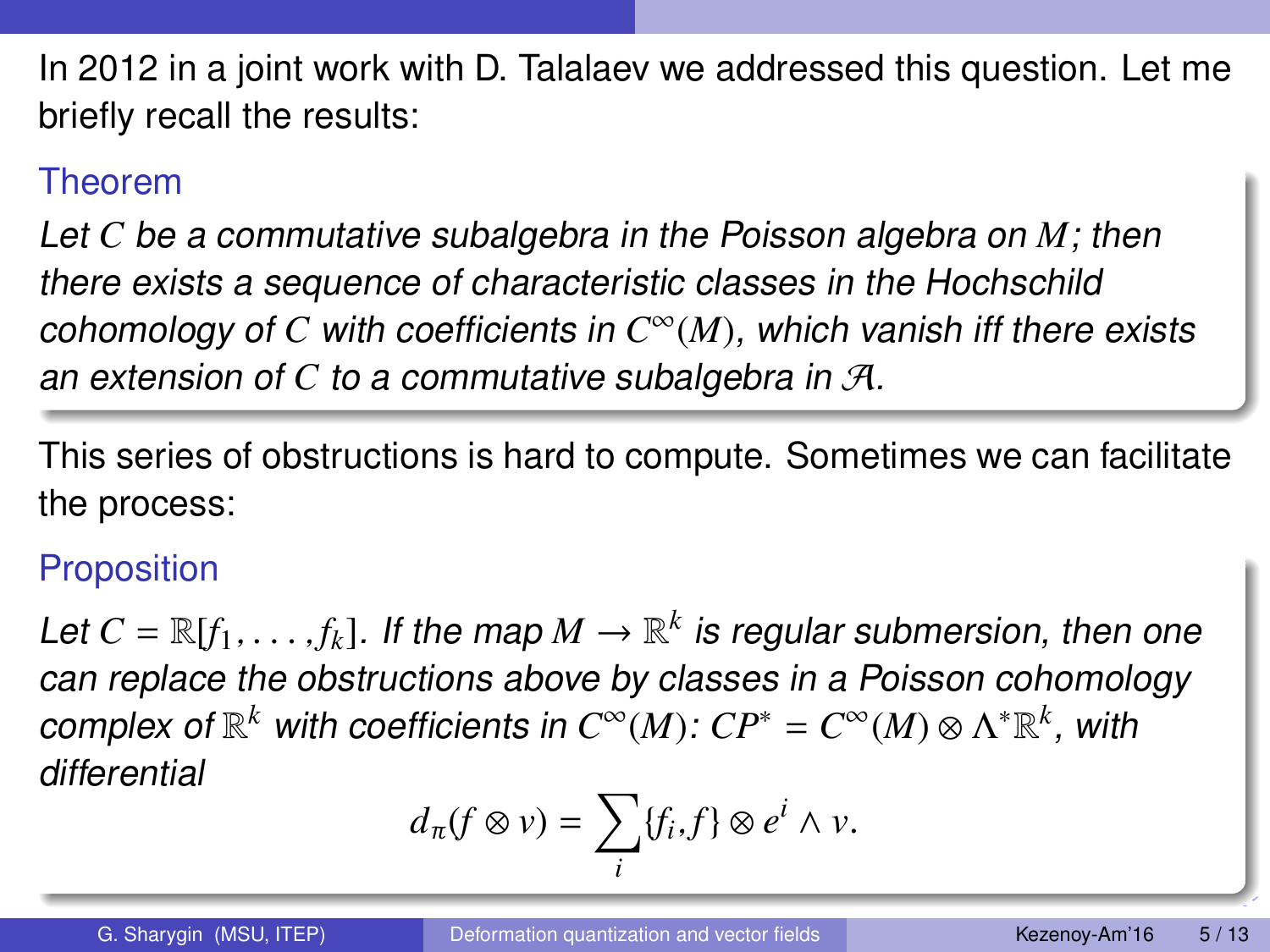In general finding a commutative subalgebra is a big deal, a matter of art (I mean, in classical case). But sometimes there exist simple and regular methods to generate commutative subalgebras. One of the most popular methods of this sort is the "argument shift method".

The simplest way to explain it is as follows: we shall call *ξ* ∈ *Vect*(*M*) "Nijenhuis field", if  $L^2_{\xi}(\pi) = 0$ . In this case: put  $\pi_{\xi} = L_{\xi}(\pi) \neq 0$ , then

$$
[\pi_{\xi},\pi]=[\pi_{\xi},\pi]=0,
$$

i.e. *π, π<sup>ξ</sup>* is a matching pair of Poisson structures. Let *f , g* be any Casimir functions on *M*, i.e. such functions, that

$$
\{f,h\}=\{g,h\}=0
$$

for all functions  $h \in C^{\infty}(M)$ . Then

$$
\{\xi^k f, \xi^l g\} = 0
$$

for all  $k, l$ .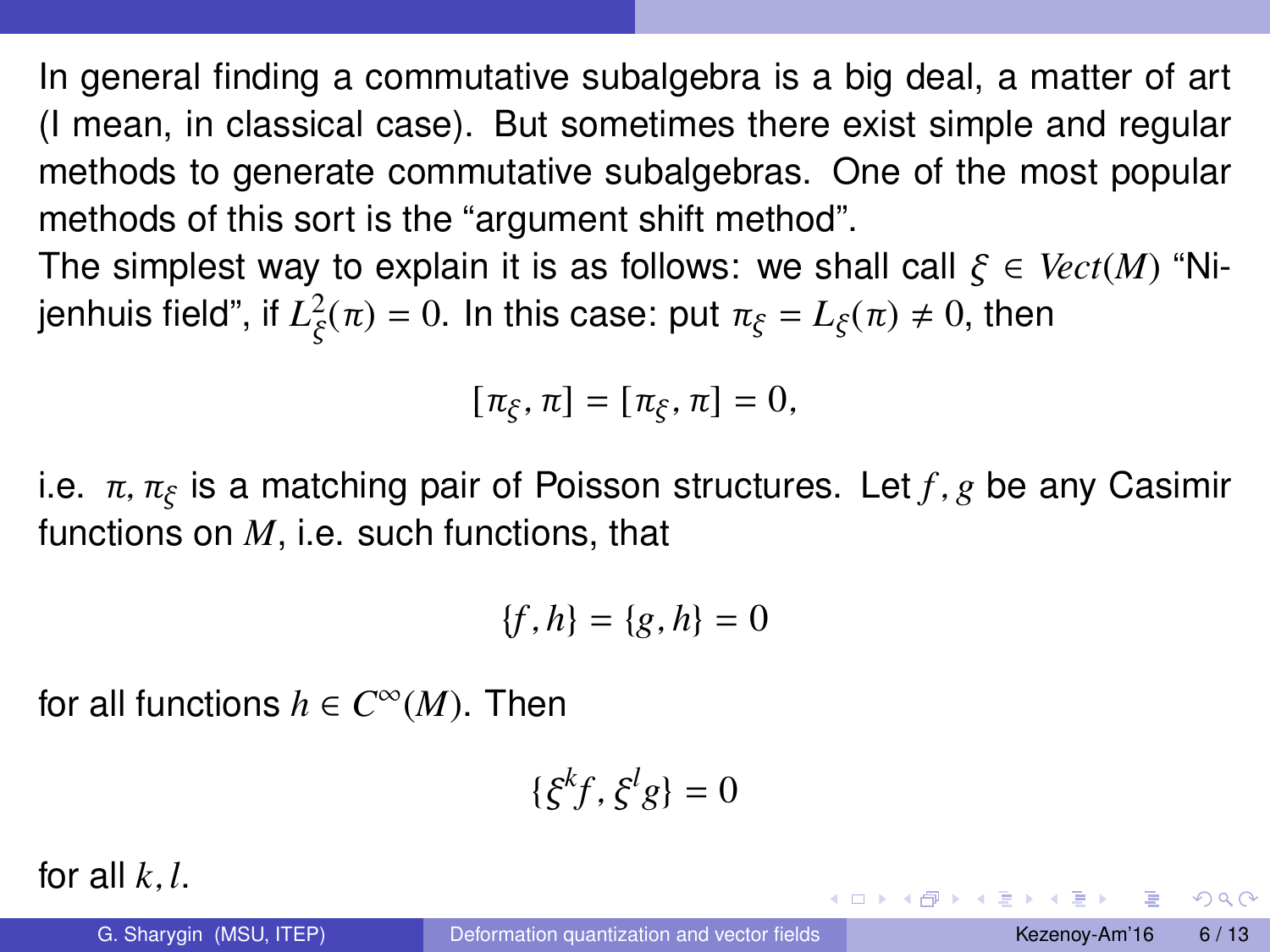So, we need to transfer vector fields from classical to quantum case! Let us begin doing it step by step: put

$$
\Xi = \xi + \hbar \xi_1 + \dots
$$

and plug this formula into the Leibniz rule for the ∗-product. We shall see at once that *Lξπ* should be equal to 0. Such vector fields are called "Poisson fields".

If we continue further, we obtain the following result:

## Proposition

There exists a series of obstructions in the Poisson-Lichnerowicz cohomology of *M*, which vanish, if there exist a way to extend the series above to a differentiation of A.

Observe, that in fact, these obstructions depend very much on the method we use to extend the series at each stage: in particular, they show rather, if it is possible to extend any given first *n* terms of the series to a differentiation. Later I shall explain, why in principle, at least one extension always exists.  $QQ$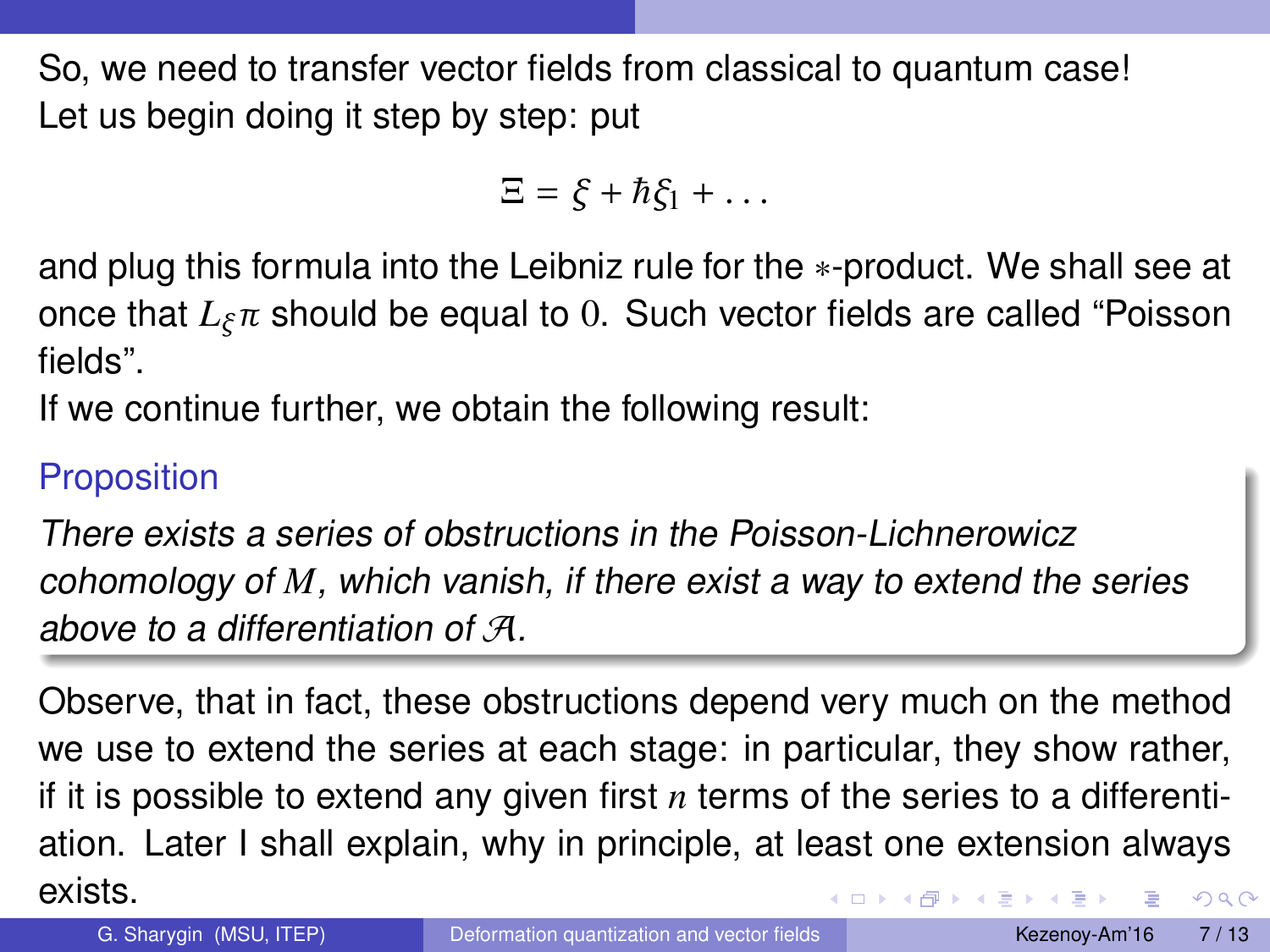Let us now consider several Poisson fields, spanning a Lie algebra q, acting on *M*. The question is, if it is possible to extend the series for all the fields in gso that we obtain an action of gon  $\mathcal{A}$ . One more time we can work rather naively and obtain the following result:

#### Proposition

There exists an extension of the Poisson action of gon *M* to an action by derivations on  $\mathcal{A}$ , if certain classes in the Lie algebra cohomolgy of gwith values in Lichnerowicz-Poisson complex of *M* vanish.

Once again this result answers the question, whether certain formal extensions of the vector fields to power series in  $\hbar$  can be continued indefinitely. Also remark, that Lichnerowicz-Poisson cohomology in case when *M* is symplectic coincides with de Rham cohomology.

 $2990$ 

イロメス 何 メスミメス ミメーミ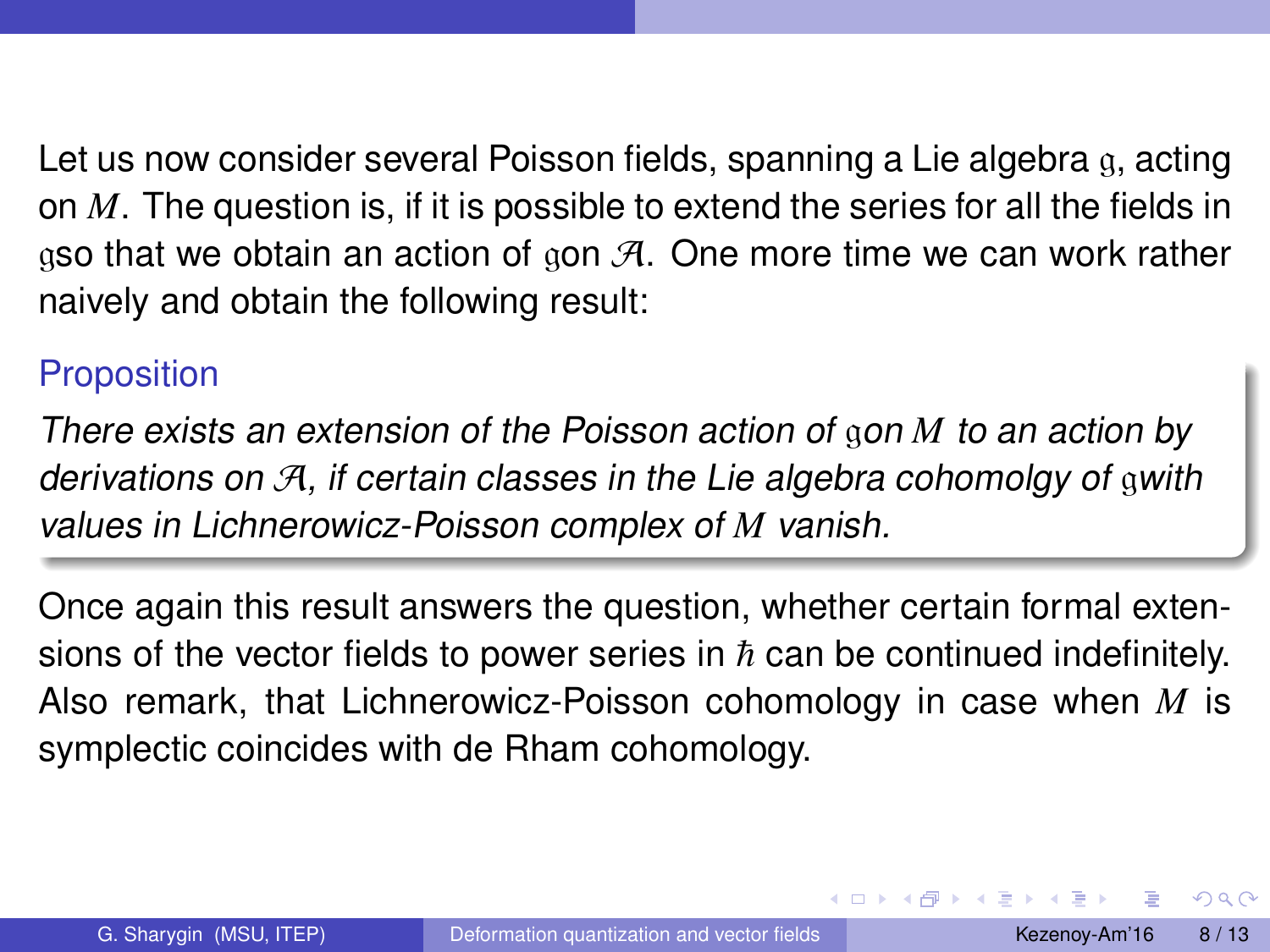We can apply the same technic to the question, whether one can extend a Nijenhuis vector field to a Nijenhuis operator on  $\mathcal{A}$ . Here we say that an operator  $N : \mathcal{A} \rightarrow \mathcal{A}$  is Nijenhuis, if

$$
L_N^2(*)=0,
$$

where

$$
L_N(*) (f, g) = N(f * g) - N(f) * g - f * N(g).
$$

If *N* is Nijenhuis, then one can repeat the reasoning for the Nijenhuis field and obtain the following result: if  $F$ ,  $G$  are the elements of the center of  $\mathcal{A}$ , then

$$
[N^k(F), N^l(G)] = 0
$$

for all  $k, l$ .

 $200$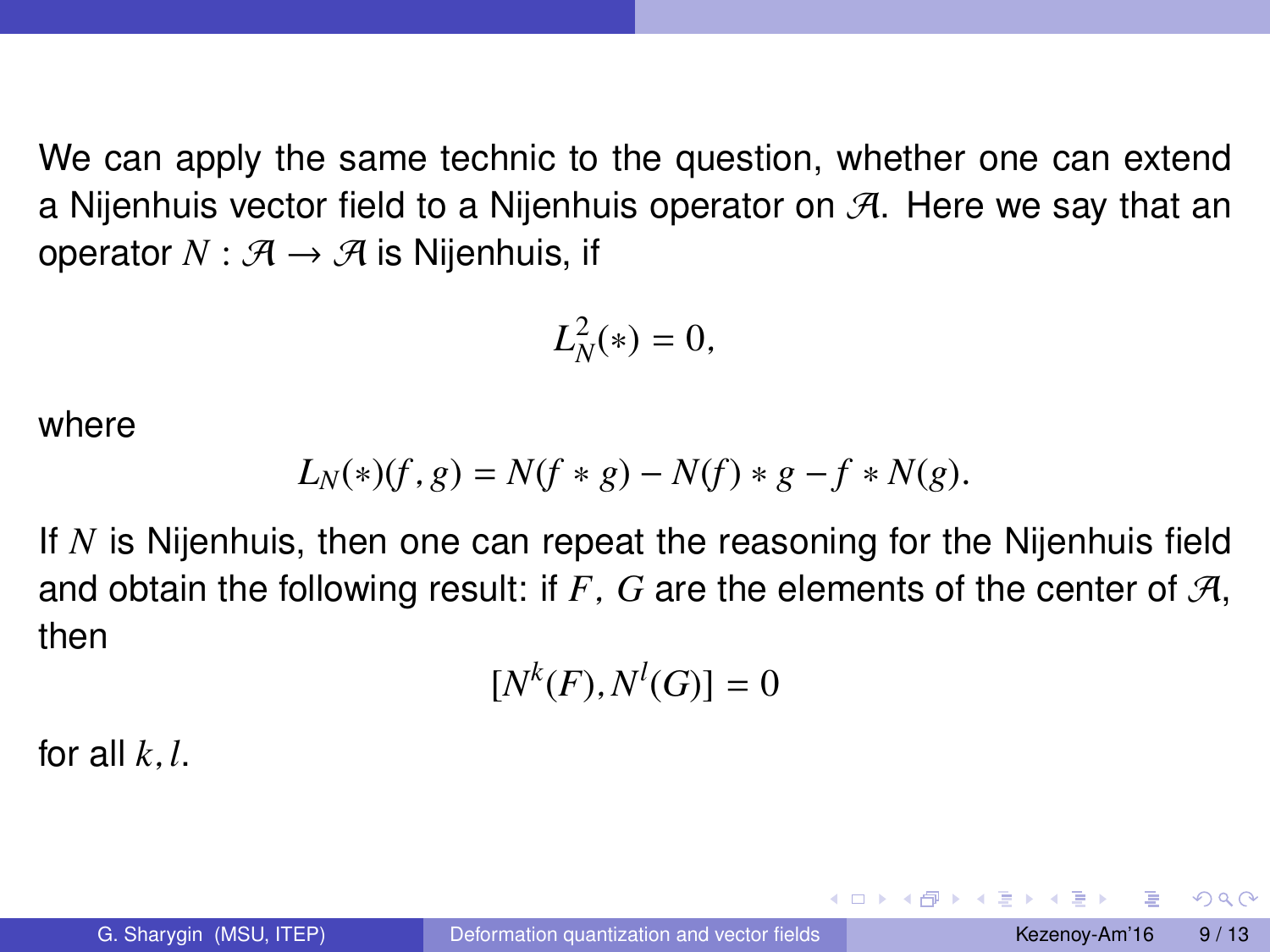One knows that every Casimir in  $C^\infty(M)$  can be extended to an element in the center of  $\mathcal{A}$  (certain explanation to be given later). So the purpose is to use these elements and Nijenhuis operator to obtain commutative subalgebras.

Thus, suppose that *ξ* is a Nijenhuis vector field, and consider a series

$$
N=\xi+\hbar\xi_1+\hbar^2\xi_2+\ldots
$$

The condition that  $L_N^2(*) = 0$  gives a series of equations of the form:

$$
[\delta \xi_{n+1}, \xi] = \sum_{p+q+r=n+1} [[B_p, \xi_q], \xi_r].
$$

Here *δ* is the Hochschild differential. We can interpret the term on the left as the value of the *ξ* -twisted Hochschild differential on *ξn*+1: *δ<sup>ξ</sup>* (*ϕ*) = [*δϕ, ξ* ], then  $\delta_{\xi}^2 = 0$ .

KEL KALK LELKEL ARA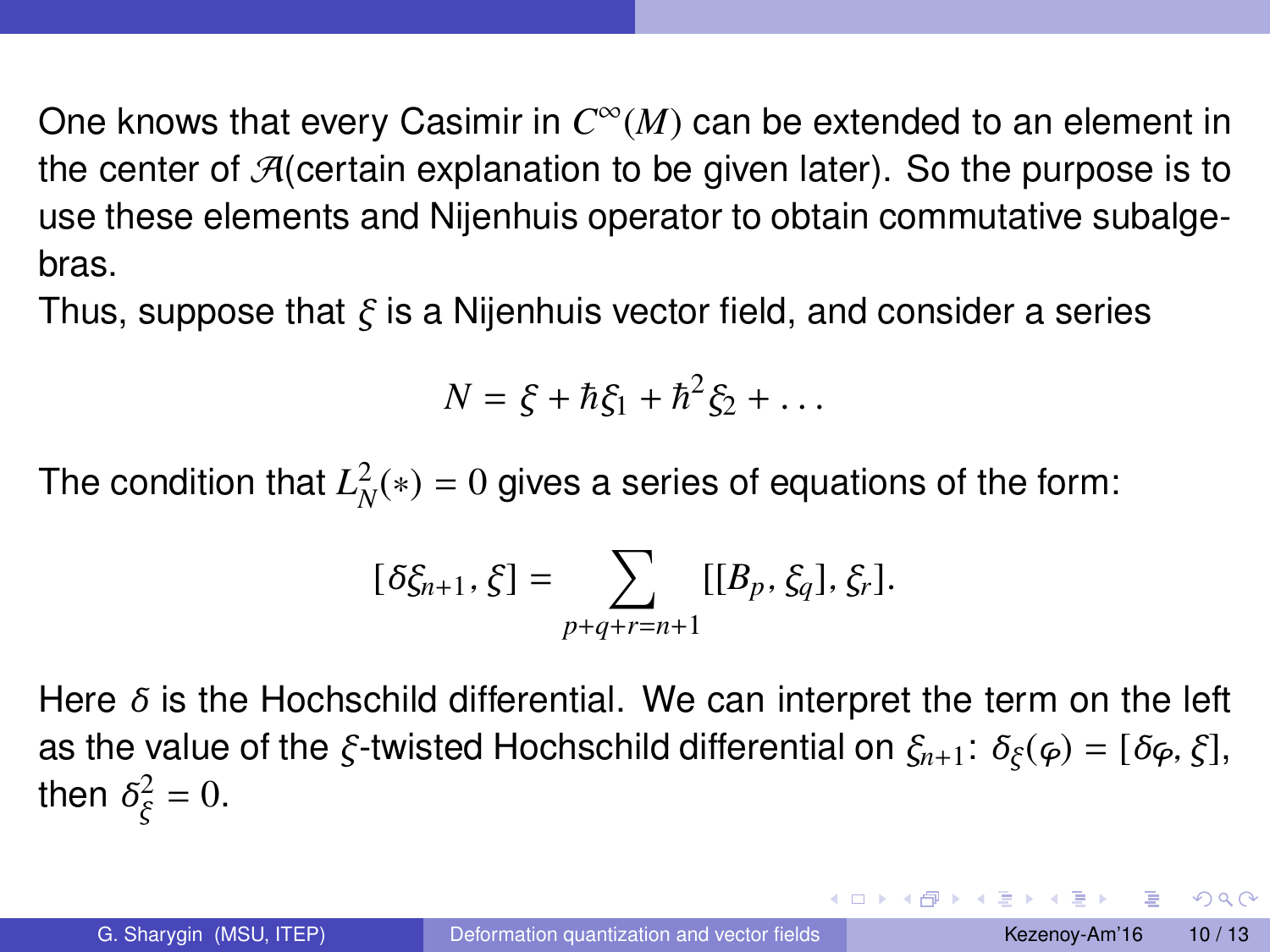Let  $H^*_{\xi}(C^{\infty}(M))$  denote the corresponding cohomology. It is very hard to compute it! For instance, if  $M = g^* = \mathbb{R}^n$ , and  $\xi = \frac{\partial}{\partial x_1}$  a constant field, we shall have

#### Proposition

The twisted Hochschild cohomology of the algebra  $A = \mathbb{R}[x_1, \ldots, x_n]$  with respect to the vector field *∂*<sup>1</sup> is equal to the direct sum:

$$
H_{\partial_1}^*(\mathcal{A})=\mathcal{T}_{>0}^*(\mathbb{R}^n)\oplus \left(C_0^*(A)/\mathrm{Im}\,\delta\right),\,
$$

where  $\mathcal{T}^*_\leq$  $\mathbb{C}^*_{>0}(\mathbb{R}^n)$  denotes the space of polynomial polyvector fields on  $\mathbb{C}^n,$ non-constant in direction of  $x_1$  and  $C_0^*$  $_0^{\ast}(A)$  denote the subcomplex of Hochschild cochains, independent of *x*1.

 $200$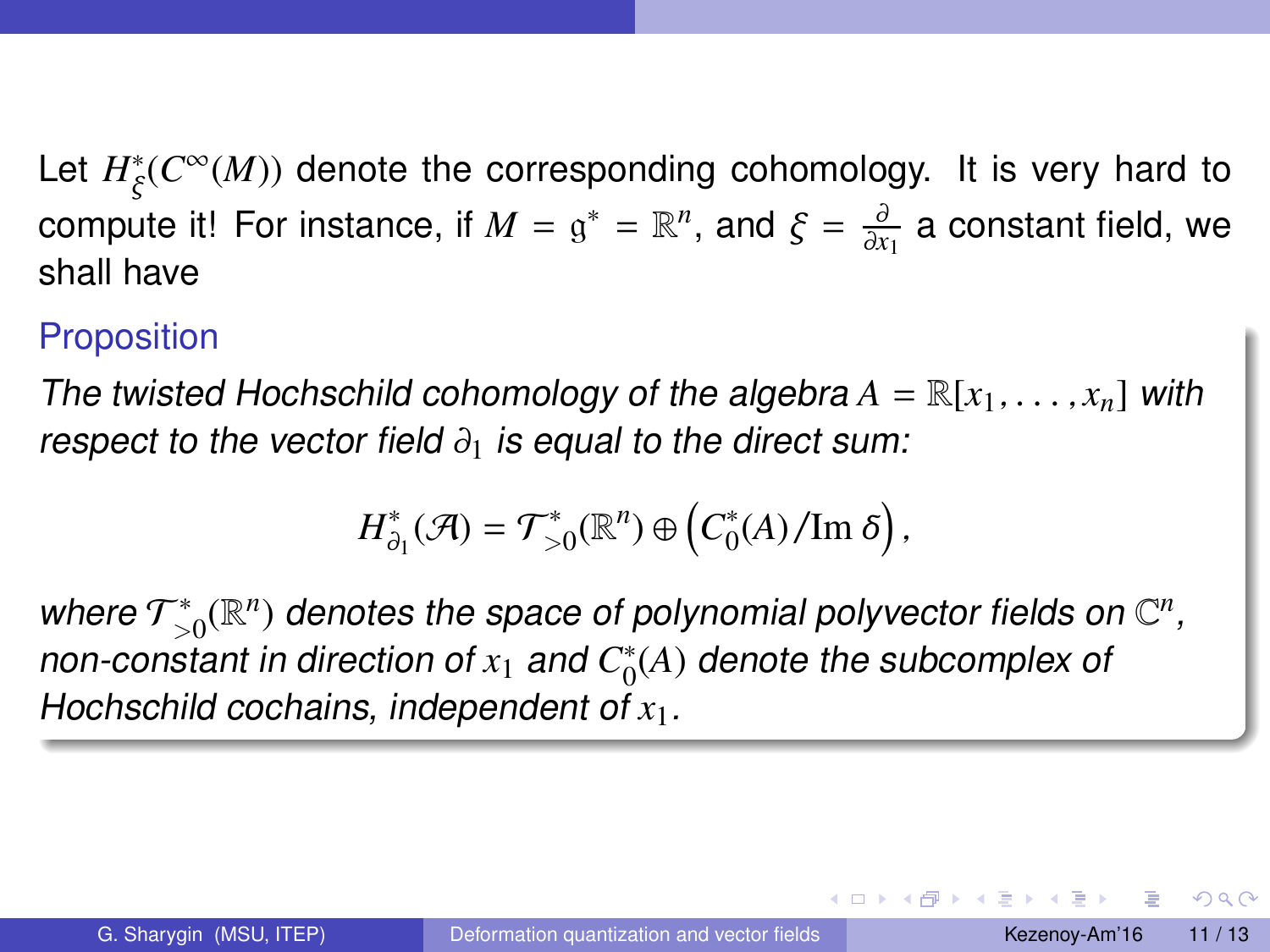Thus, we are obliged to resort to more powerful tools. One of these tools is the *L*∞-map of Kontsevich: one says, that an *L*∞-morphism *F* between two DG Lie algebras  $\mathfrak{g}_1$  to  $\mathfrak{g}_2$  is given, if there is a collection of maps  $F_n: \Lambda^n \mathfrak{g}_1 \to$  $g_2$  of degrees  $1 - n$ , which verify the following sequence of equations (here we omit the signs of ∧-product):

$$
dF_{n+1}(X_1, X_2, \ldots, X_{n+1})
$$
\n
$$
= \sum_{1 \leq i < j \leq n+1} (-1)^{\epsilon(i,j)} F_n([X_i, X_j]_1, X_1, \ldots, \widehat{X_i}, \ldots, \widehat{X_j}, \ldots, X_{n+1})
$$
\n
$$
+ \frac{1}{2} \sum_{i=1}^n \sum_{\sigma \in S_{n+1}} \frac{(-1)^{\sigma(X)}}{i!(n-i+1)!} [F_i(X_{\sigma(1)}, \ldots, X_{\sigma(i)}), F_{n-i+1}(X_{\sigma(i+1)}, \ldots, X_{\sigma(n+1)})]_2.
$$

Here as usually denotes missing element,  $S_{n+1}$  is the group of permutations in *n* + 1 elements and the signs are obtained from Koszul sign rules and depend on the degrees of the elements.

 $QQ$ 

E KERKERKHER